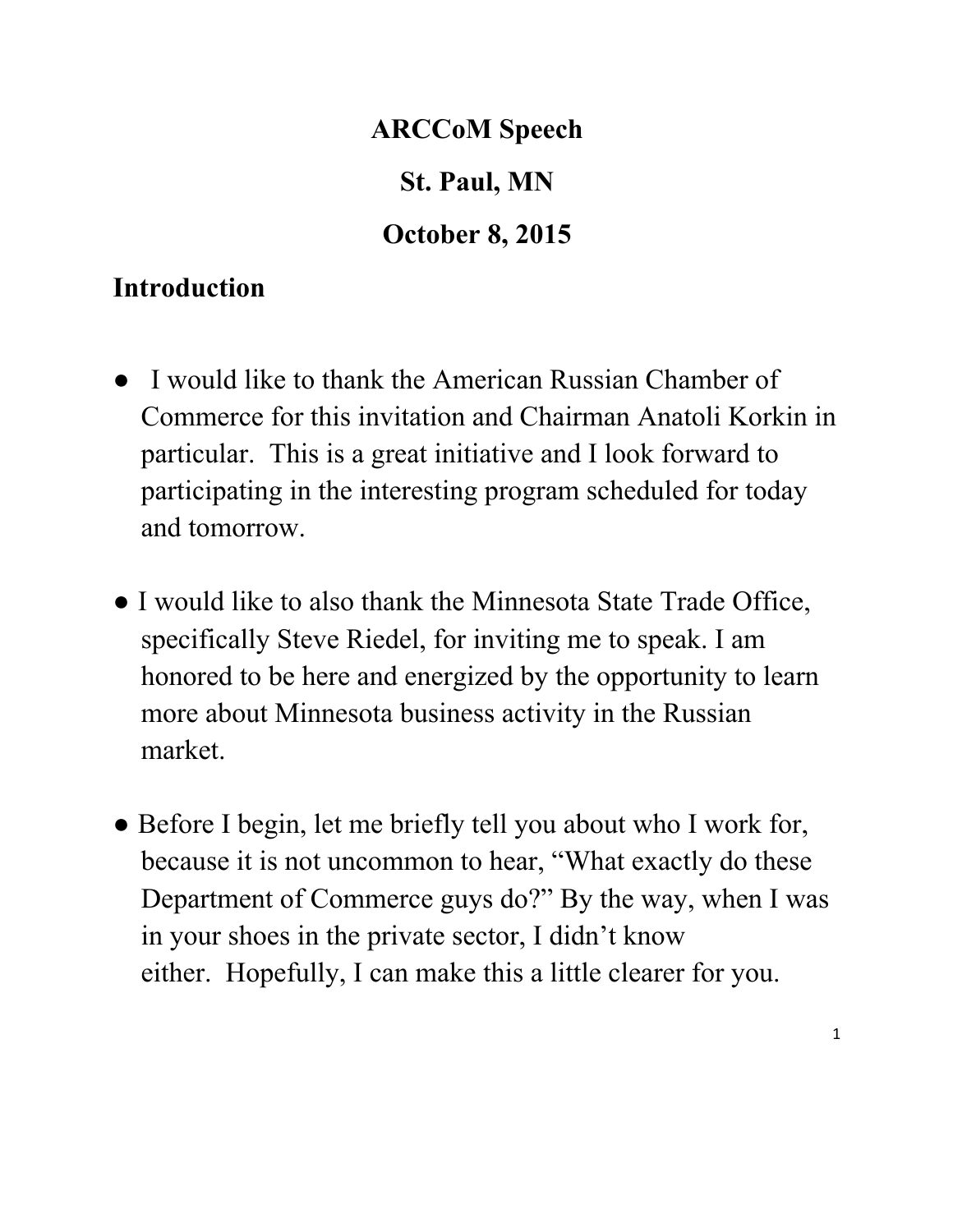- The Commerce department has a number of different bureaus and offices. You have heard of them - the Census Bureau, NOAA or the weather service, the National Institute of Standards and Technology (NIST), etc. For international trade, there are two key bureaus you should be aware of if you are not already: the Bureau of Industry and Security or BIS, and the International Trade Administration, where I work. I will discuss BIS later when we talk about sanctions with Russia.
- Within the international trade administration, we have different units. One is in charge of industry-focused analysis and policy, another focuses on enforcing U.S. trade laws and agreements (such as anti-dumping and countervailing duties), and one is divided geographically–what you might think of as our "country desks" or regional offices. That's my unit and it is called "Global Markets".
- In Global Markets, we have trade and country specialists, commercial officers, like myself, at U.S. embassies and consulates abroad in most major markets, and a network of export assistance centers; including the one here in Minnesota.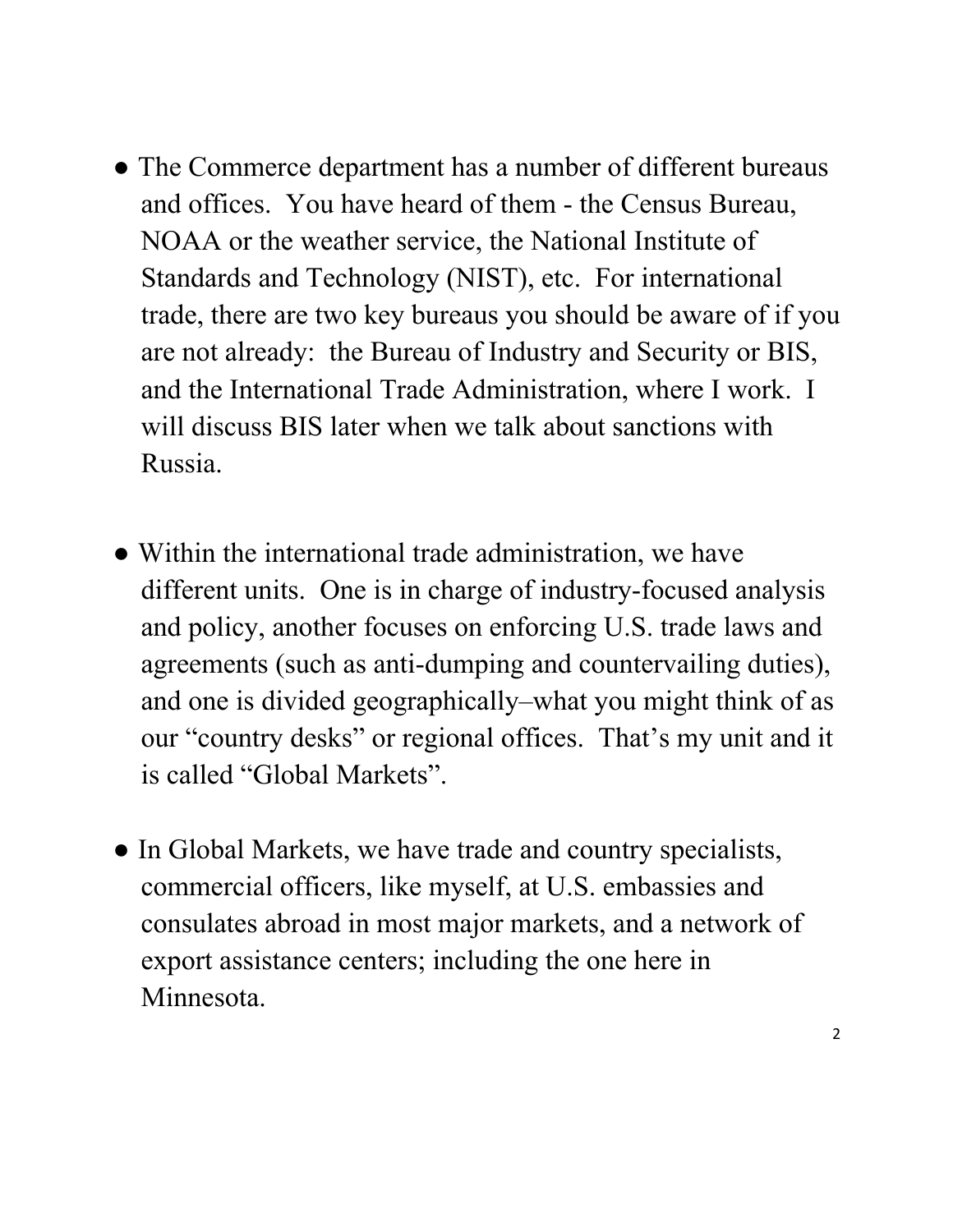- We cherish the opportunity to meet and discuss international trade with businesses at Global Markets, and over the next few days, one of my goal is to learn from you.
- So now that you know where I work, let me tell you the three points I want to address today. First, I will discuss our present day bilateral commercial relationship with Russia and how far we have come. Second, I will briefly describe the current challenges in the Russian economy and third, I will note what the U.S. federal government can do to help Minnesota businesses in a complex and often complicated context.
- Now, currently, promoting Russia as a market has been challenging, but that wasn't always the case and we are certainly not where we want to be. Unfortunately, given actions by Russia's leadership, this is where we have to be.
- So before we discuss the current climate in U.S Russia trade, it is important to see how far we've come.

# **U.S./Russia bilateral economic and commercial cooperation: past success and future opportunities.**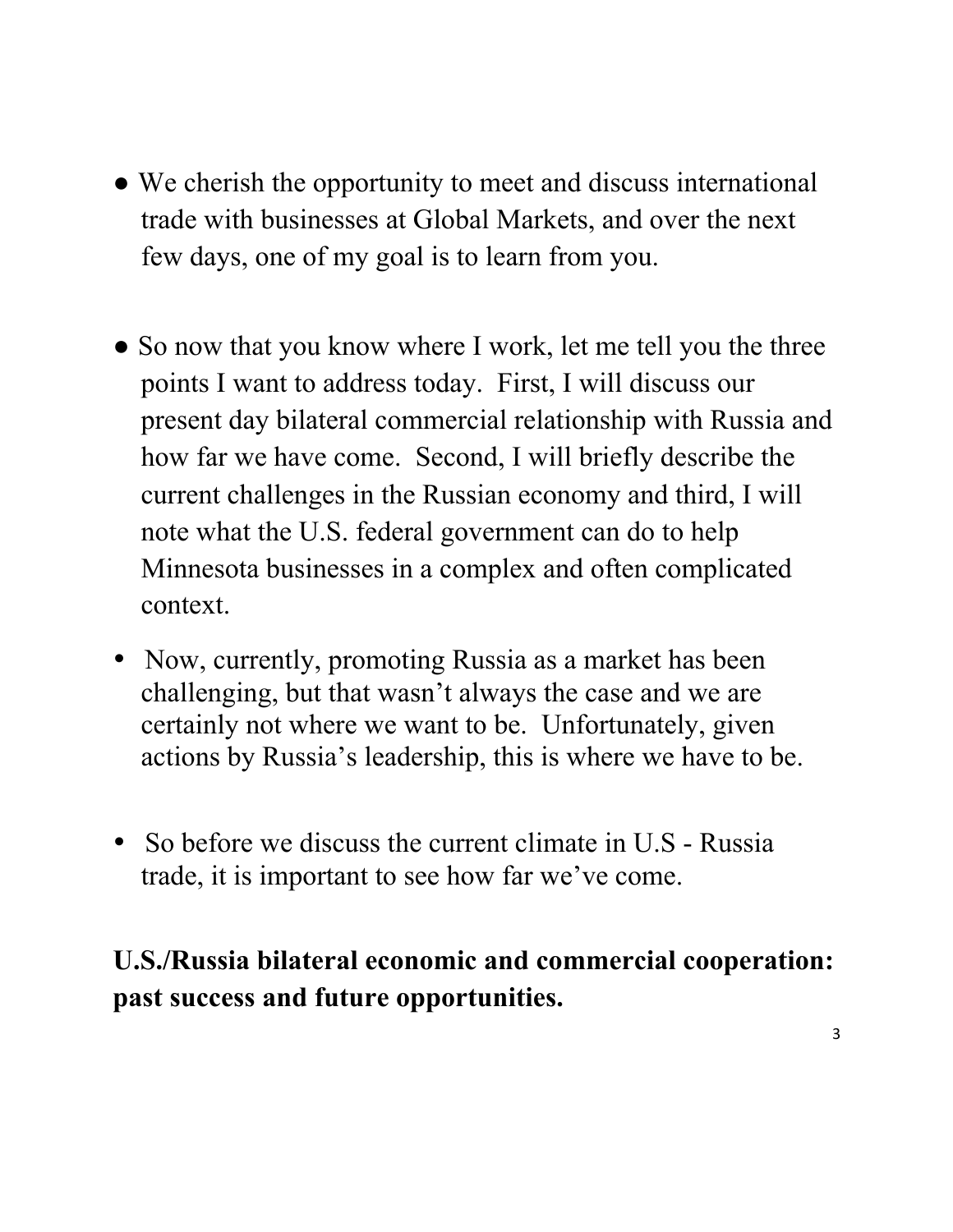- The United States government long sought a robust and constructive trade and investment relationship with Russia. After the fall of the Soviet Union, the U.S. bipartisan core strategy has been to integrate Russia into the global economy by facilitating investment and trade, and by supporting Russia's assumption of a strong role in global institutions.
- A most recent example was Russia's accession to the World Trade Organization. This was a process supported on a bipartisan basis by multiple presidential administrations throughout the 1990s and 2000s, and which was successfully concluded in 2012.
- Although Russia's global integration remains incomplete, accession to the WTO was a big step in the right direction and a sign of Russia's commitment to reducing barriers and expanding trade, outbound and inbound. By changing hundreds of laws and regulations, cutting thousands of tariffs, and navigating through domestic political resistance to many of these changes, the WTO accession process demonstrated Russia's willingness to be part of the global economy.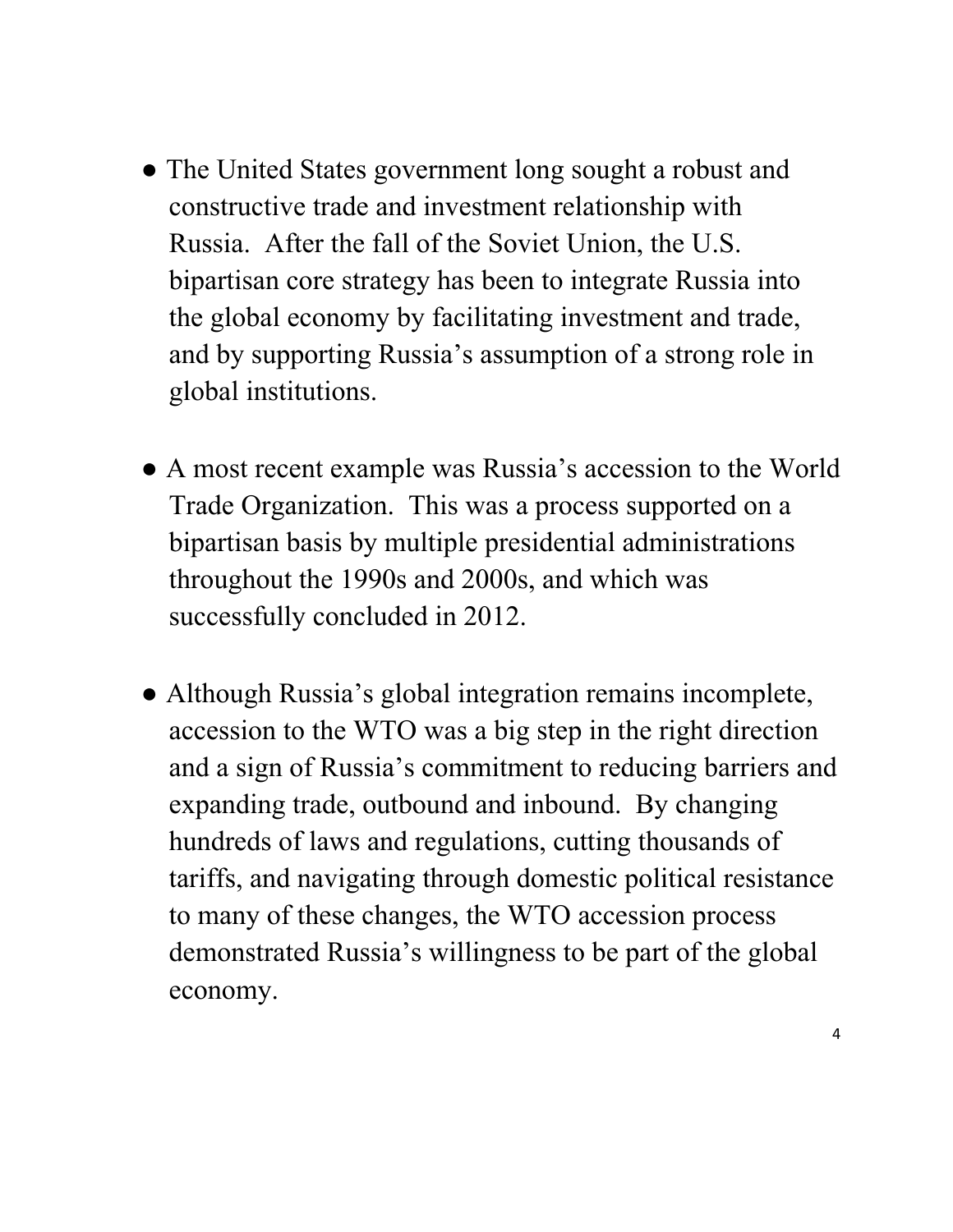- In recent years we saw what Russia's cooperation means for our bilateral commercial relationship. Less than two years ago, our bilateral trade and investment definitely benefited from our mutual efforts to strengthen commercial ties since the fall of the Soviet Union. **From 2000 to 2012, our bilateral trade quadrupled from \$10 billion to \$40 billion.** During the same period, U.S. direct investment on a historical basis grew from **\$1.1 billion to \$13.3 billion, and Russian direct investment on a historical basis grew from \$155 million to \$5.9 billion.** These are historic increases.
- Our last two Presidents considered the goal of deepening economic ties as a top priority for the U.S.-Russia bilateral relationship. This was due to the increasingly important potential for expanding our economic ties in order to create jobs and boost growth in both of our countries.
- At the end of 2013, we were discussing the possible negotiation of a Bilateral Investment Treaty and a bilateral action plan on improving protection of Intellectual Property Rights, among other topics.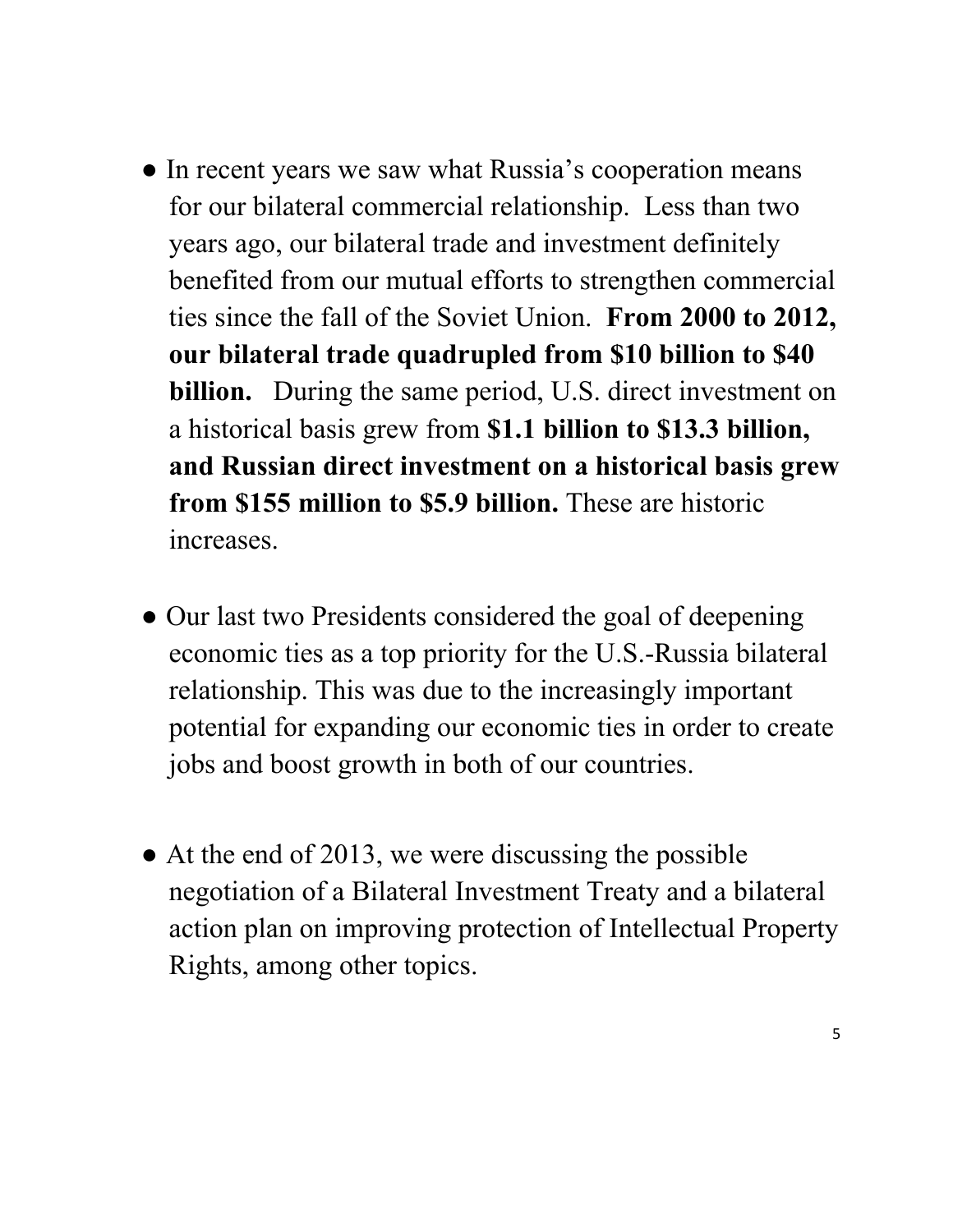- U.S. policy on Russia has long held that we and Europe and indeed the broader global community – would be more secure, prosperous, and capable of tackling global challenges if Russia is secure, prosperous, and integrated in global and regional institutions as a constructive stakeholder in the international system.
- That assessment has not changed. What has changed is the Russian government's actions in Ukraine. Russia remains a \$2 trillion dollar economy, with a population of close to 144 million – almost as much as France and Germany combined – and could offer many opportunities for U.S. companies.
- To realize this potential, we must clear a couple of very high hurdles: the current instability of the Russian economy, and the crisis in Ukraine.

#### **Russia's economy: short term instability, long term potential**

• In terms of the economy, I won't try to be an economic reporter here – you can get this on CNBC or the Moscow Times, or any number of places in greater detail. However, I feel it is useful to give you a broad overview.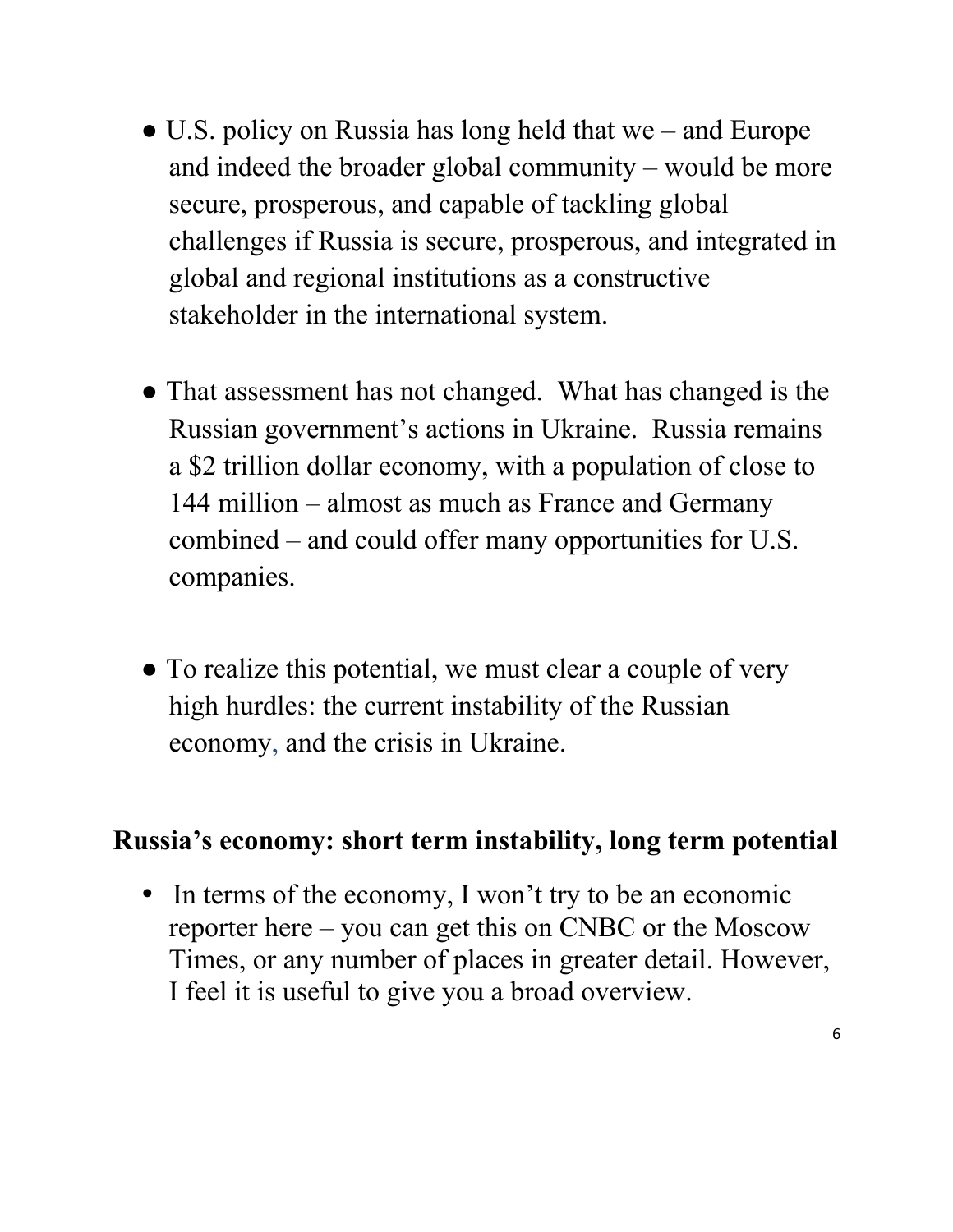- Russia's economy is set to contract by at least 3% this year and inflation is in the double digits. The Russian central bank offers a discount rate in the mid-teens, which means an interest rate of 25-30% for small businesses in need of working capital. This is not a good borrowing environment.
- Many speculate why the economy is doing poorly. Again, I am not an economist, but it seems as though many factors are at play, including oil prices, which hit a six-year low recently. The devaluation of the rubble, lack of business reforms and financing difficulties due to sanctions are all having an effect on Russia's economy.
- Some of it may also be due to the political risk premium Russia's own actions have placed on business dealings with Russia. Ukraine was one of Russia's major customers and suppliers, and now the disruptions in Ukraine's economy have hurt Russia, which may have led to unintended consequences.
- U.S. foreign direct investment into Russia is flat. A few deals have proceeded, but at nowhere near the pace we had seen in preceding years.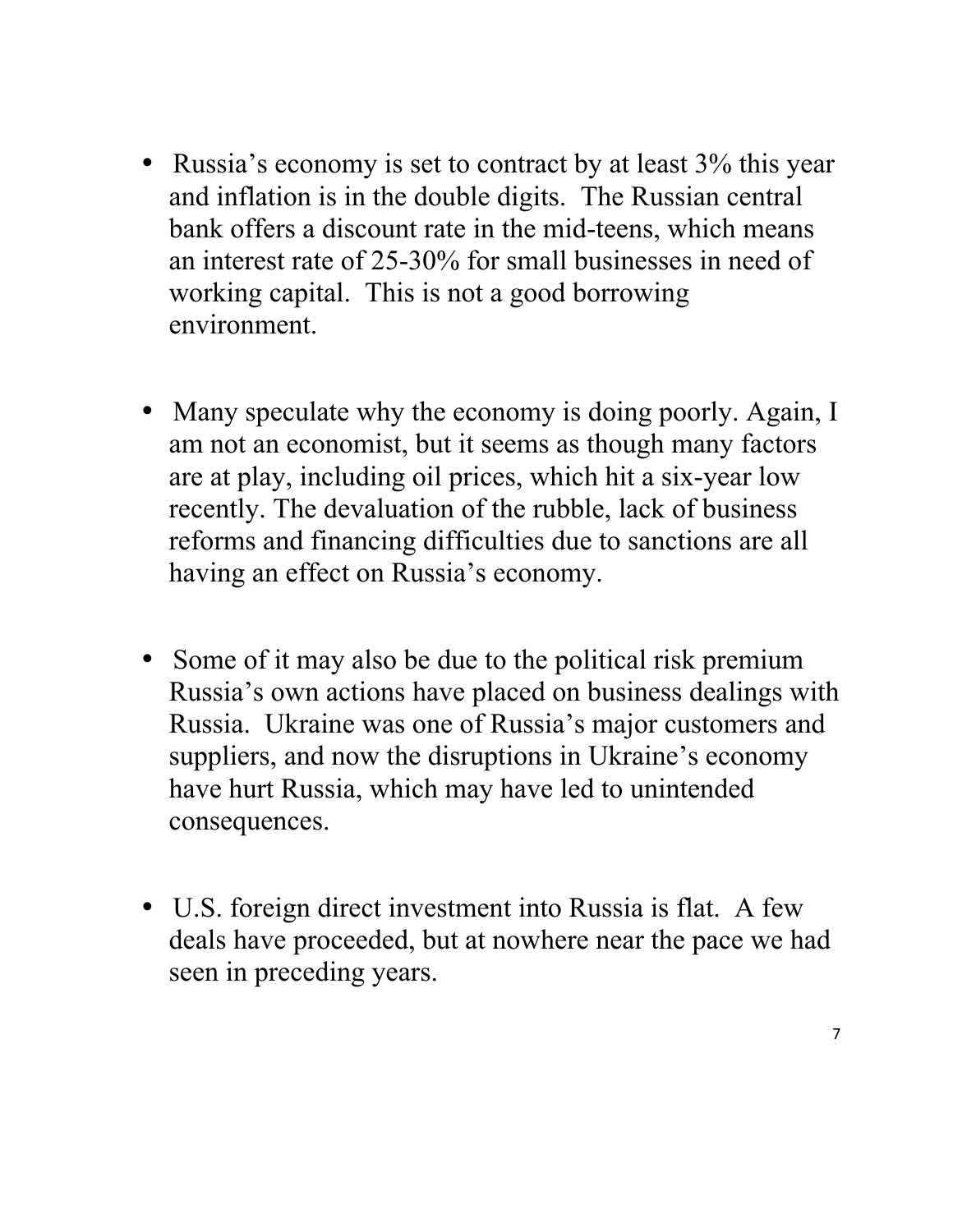• So, what can we do? How does the U.S. government or Commerce specifically continue to support U.S. business in this context? And what are the questions Minnesota businesses are asking themselves?

#### **What can we do? What can't we do?**

- For one, none of the forward looking bilateral policy work we were actively pursuing 20 months ago is possible now, or in the near term.
- We try to tackle key market access issues and press for trade liberalizing policies at multilateral meetings, but, in the economic and commercial sphere, little is done bilaterally right now.
- On a case by case basis, we continue to help U.S. businesses maintain and grow existing export interests in non-sanctioned sectors by conducting matchmaking services, partner searches, and bringing Russian companies to trade shows in Europe and the United States to meet with U.S. companies.
- Our offices in Moscow and St. Petersburg have a network of relationships with Russian distributors and potential U.S. company partners you can tap into. One commercial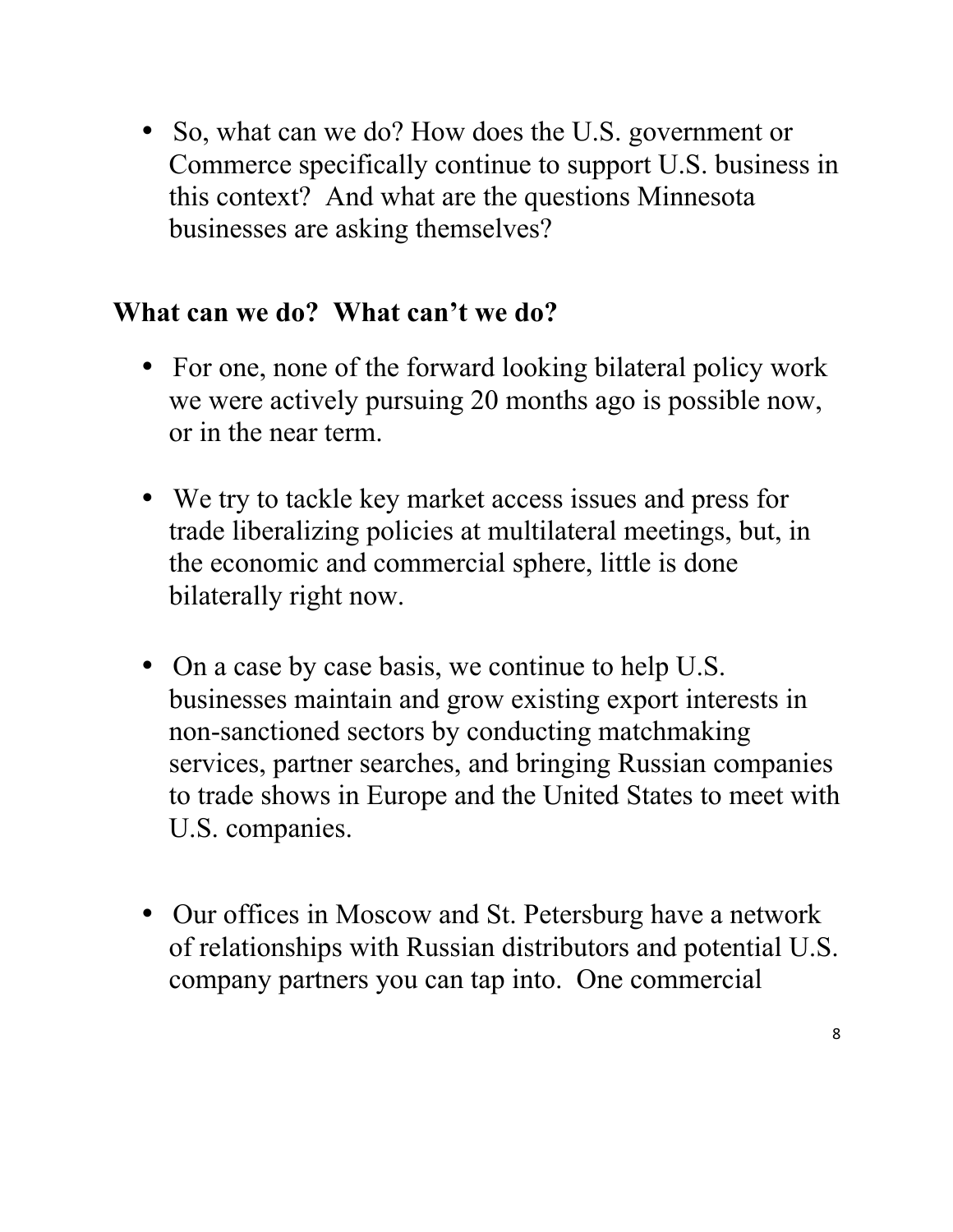officer colleague in Moscow told me that most of the time, Russian companies are not making decisions based on politics. They are interested in getting the best products at the best price. And that makes sense. Many of them have survived the ups and downs financial crises in the past.

- Our commercial specialists at our Embassy in Moscow are also plugged into the market and have firsthand information about trade leads that you can't find in any trade publication.
- We are also helping firms access third country markets in Eurasia or the former Soviet Union, where emerging economies like Kyrgyzstan and Azerbaijan can be more easily targeted through the Russian market.
- But we don't know what's going to happen and must accept that there are a lot of unknowns. For Minnesota businesses, this means anything you do in Russia has greater risk.
- We are also helping companies understand the sanctions and how to conduct current business in Russia legally. Sanctions do complicate things quite a bit, but not in a straightforward way.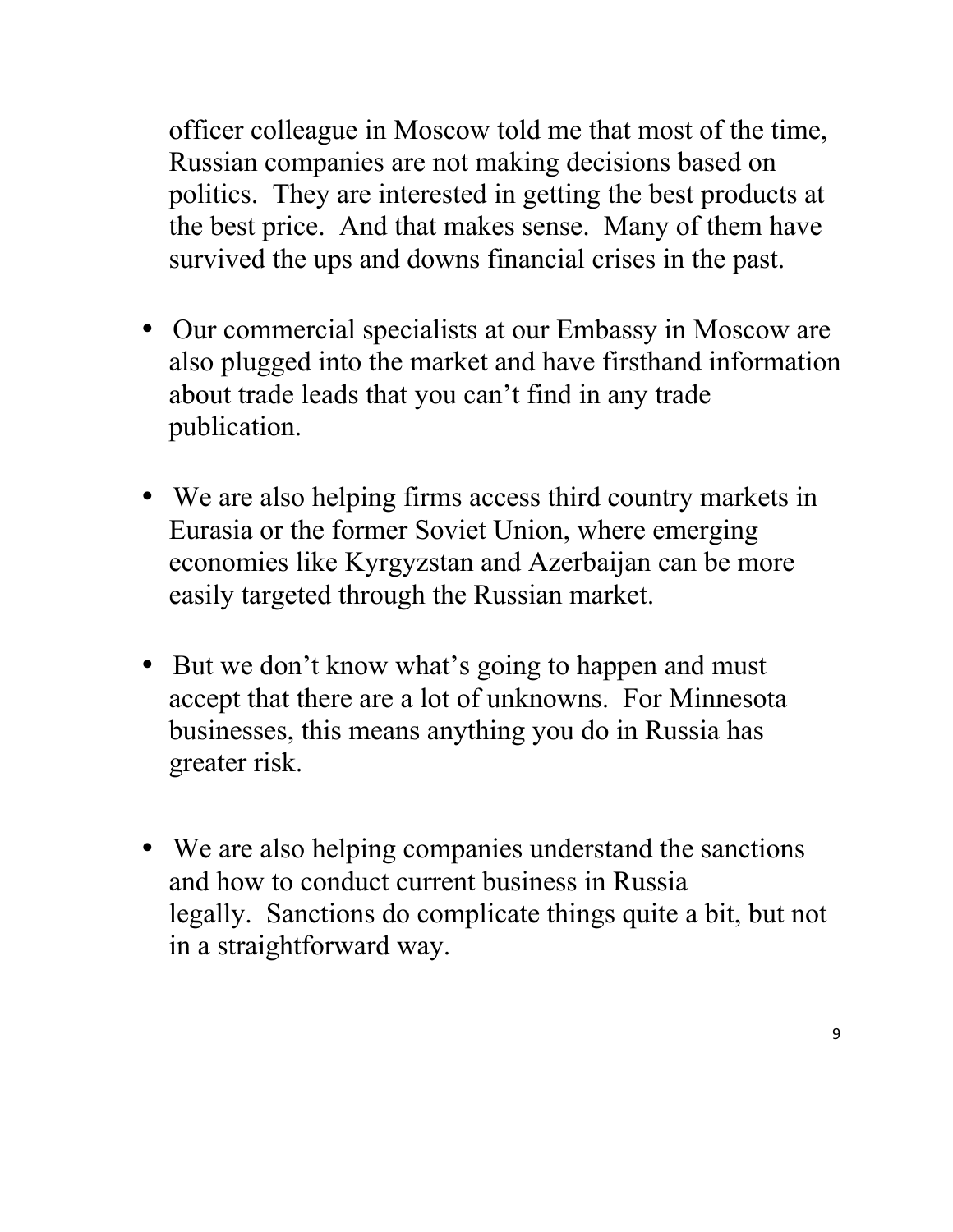## **Sanctions: how does it affect my business?**

- Before I go into more detail, let me comment on the rationale of the sanctions, in a general sense, as I am not an expert.
- We sometimes take for granted that U.S. business and economic interests rely on peace and stability in Europe and respect for international law.
- The goals of the sanctions are to impose costs on the Russian government in order to deter further destabilizing steps and change the Kremlin's behavior in Crimea and eastern Ukraine. The robust range of sanctions can be carefully escalated over the long term if necessary, in coordination with the EU and our major trade partners. It's important to note that we are committed to a multilateral process so that U.S. companies will not be uniquely disadvantaged.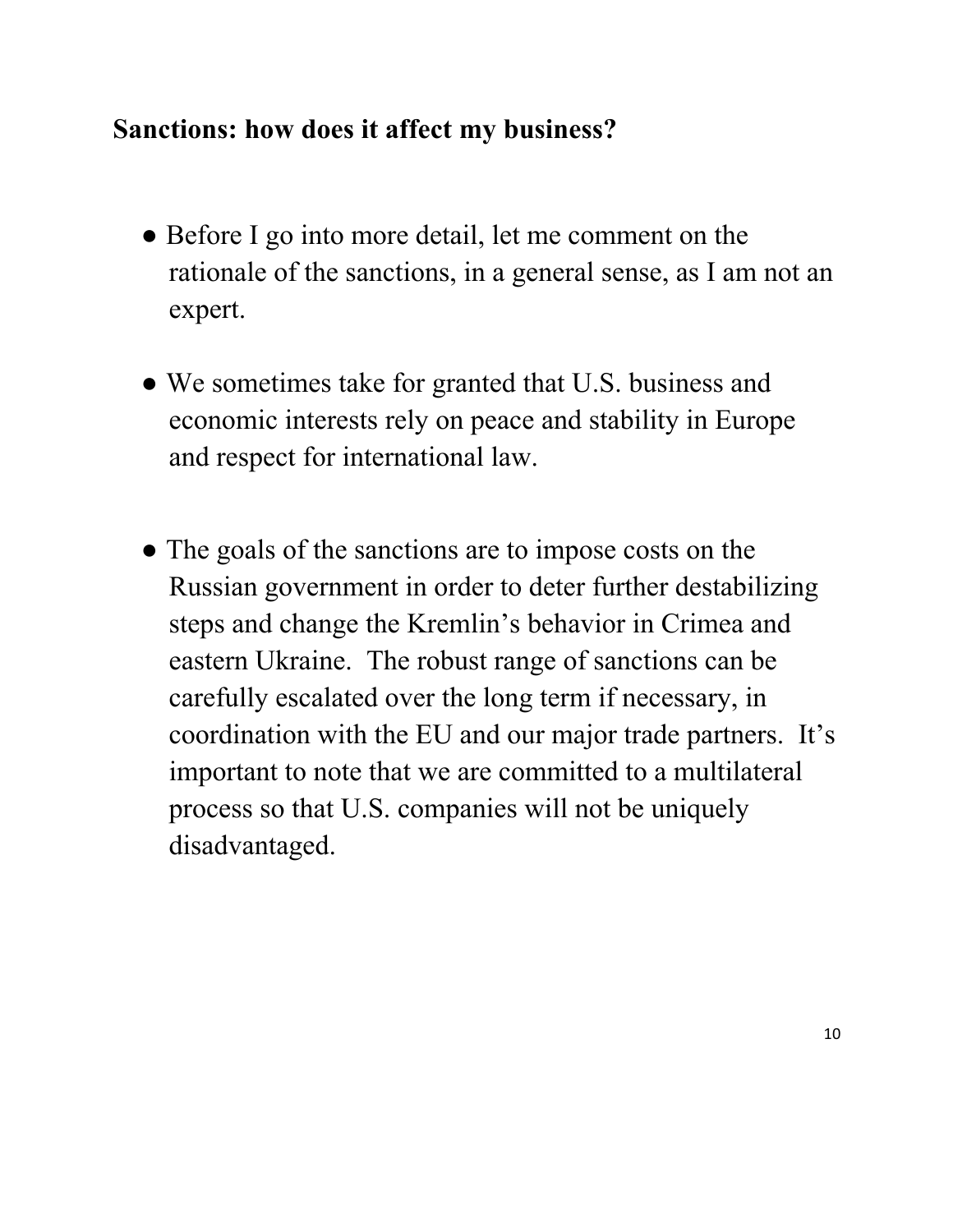- Throughout the process, we want to understand the impact on businesses worldwide, and maintain a deliberative decision process.
- The official sanctions are on visas, financing, and export controls on physical and legal persons and entities. There are also sectoral sanctions in action in the financial, energy and defense sectors.
- The U.S. Department of the Treasury's Office of Foreign Assets Control or OFAC manages U.S. financial sanctions against physical and legal persons and Bureau of Industry and Security, which I mentioned earlier, regulates the export, re-export and transfer of dual- use goods, software, and technology.
- Lots of you probably are probably thinking: "OK, what does that mean for the business I am doing or thinking about doing?"
- In some cases it's pretty obvious: Company X is on the sanctions list, therefore they cannot buy something from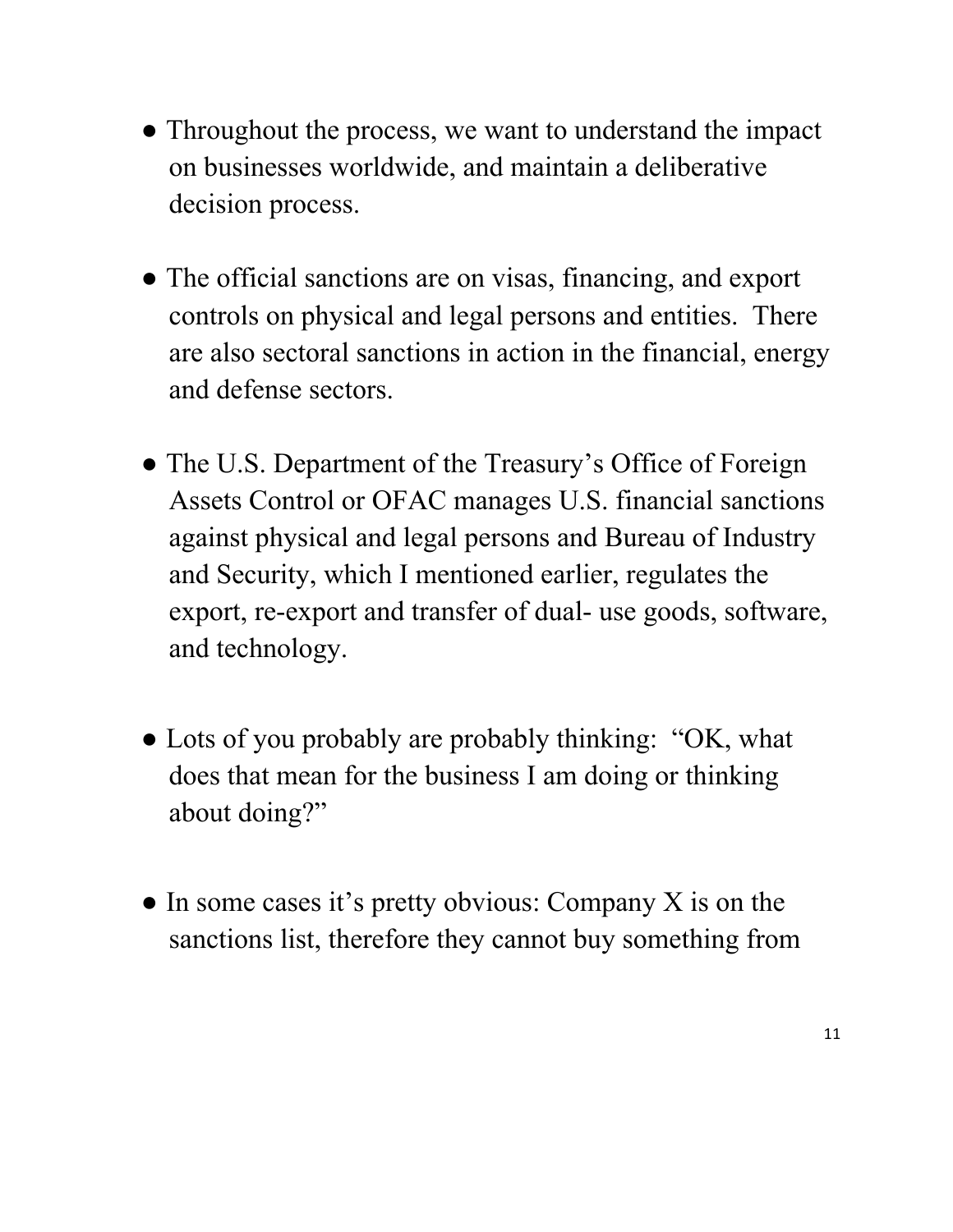you. But in most cases it's going to be more difficult for you to feel certain about what you can and can't do.

- For example: you might have a business relationship with a Russian company that doesn't seem to be on the sanctions list; but then you might find out that this company is 40% owned by someone who **IS** on the sanctions list; or your business partner might not be subject to sanctions, but you might find that he also owns a stake in some other company where he's a partner with a company that **IS** sanctioned. What do you do?
- Often, you just have to talk with someone at OFAC or BIS who can assist you. They can give you the specific advice and guidance you need to complete your transaction or not, or proceed or not proceed with a trade opportunity in Russia. After doing your own research, OFAC and BIS actually encourage you to seek out guidance in advance. I can help you get in touch with the right people and make sure there is follow up.
- This may be new territory for many of you, because for the first time since the mid-1980s, a number of major areas of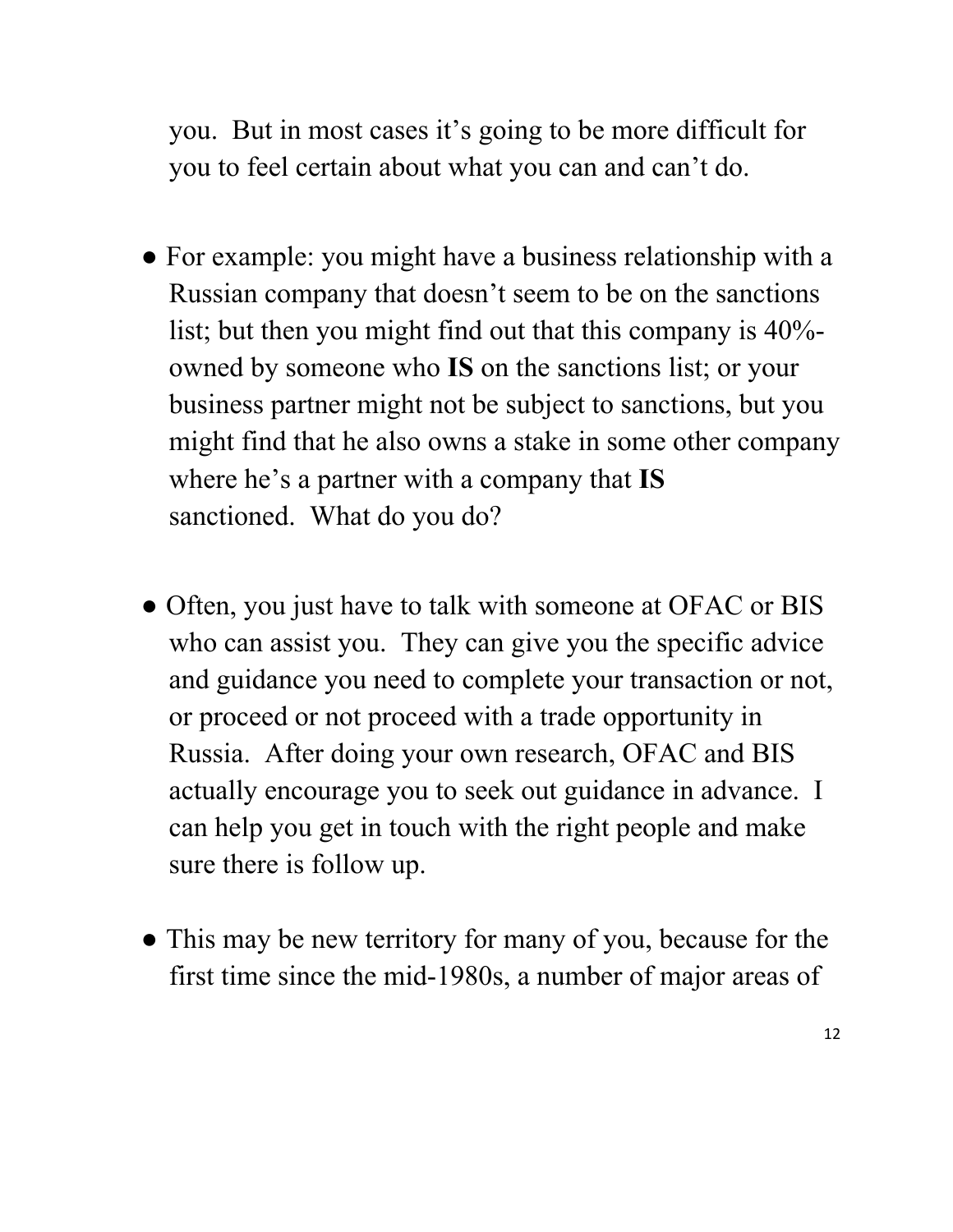business are subject to one or more types of strict limits or outright prohibitions.

- Our broadest sanctions against Russia went into effect in July 2014, and the full impact of these sectoral sanctions is just starting to be measured; and certainly the other factors negatively affecting trade and investment haven't helped. The numbers we are seeing today highlight this unstable economic environment.
- U.S.-Russia bilateral trade in goods in 2014 decreased by 9.9% compared to 2013.
- The trend has worsened in 2015. After six months, U.S. exports to Russia were down 36% and U.S. imports from Russia were down 29%.
- In fact, no one seems to have gained economically as a result of Russia's actions in Ukraine – not the U.S., not the EU, not other partners, and certainly not Russia.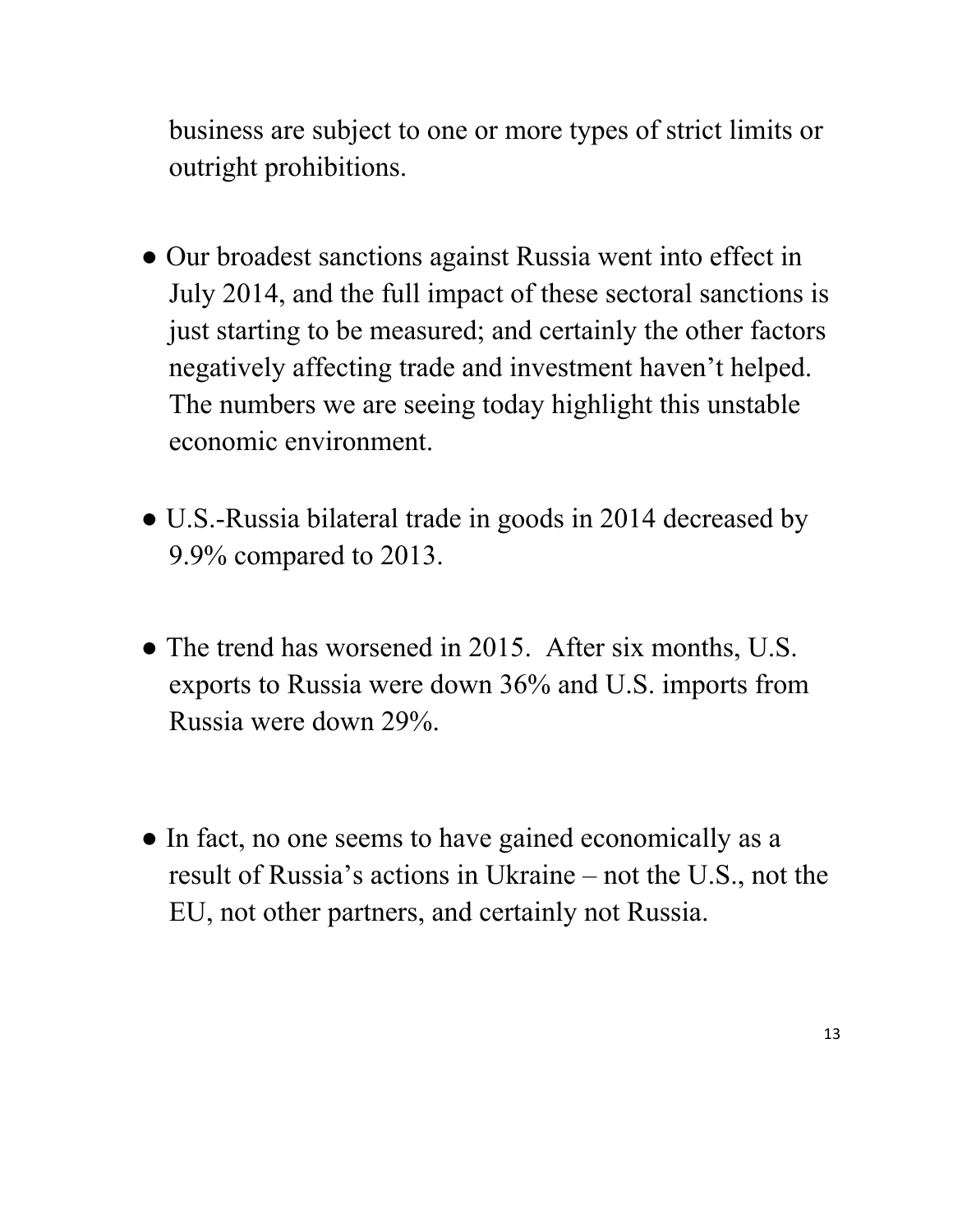• My colleagues in Moscow have seen a dip in the delivery of business development services over the last two years, but insist that business opportunities remain. However, in some cases you can't conduct business as you did before and need to be more careful about who you buy from and sell to and whether or not what you sell to Russia can be sold there, for reasons that may not be obvious at first.

## **Conclusion – Work with the Russia we face, not the Russia we wish to see**

- In short, most of the businesses we talk to are very concerned about the current instability of the market, but also recognize the long term opportunities of the Russian market and take a balanced view.
- U.S. Russia bilateral trade and investment were booming not long ago and the potential for growth remains a significant long-term opportunity for Minnesota businesses.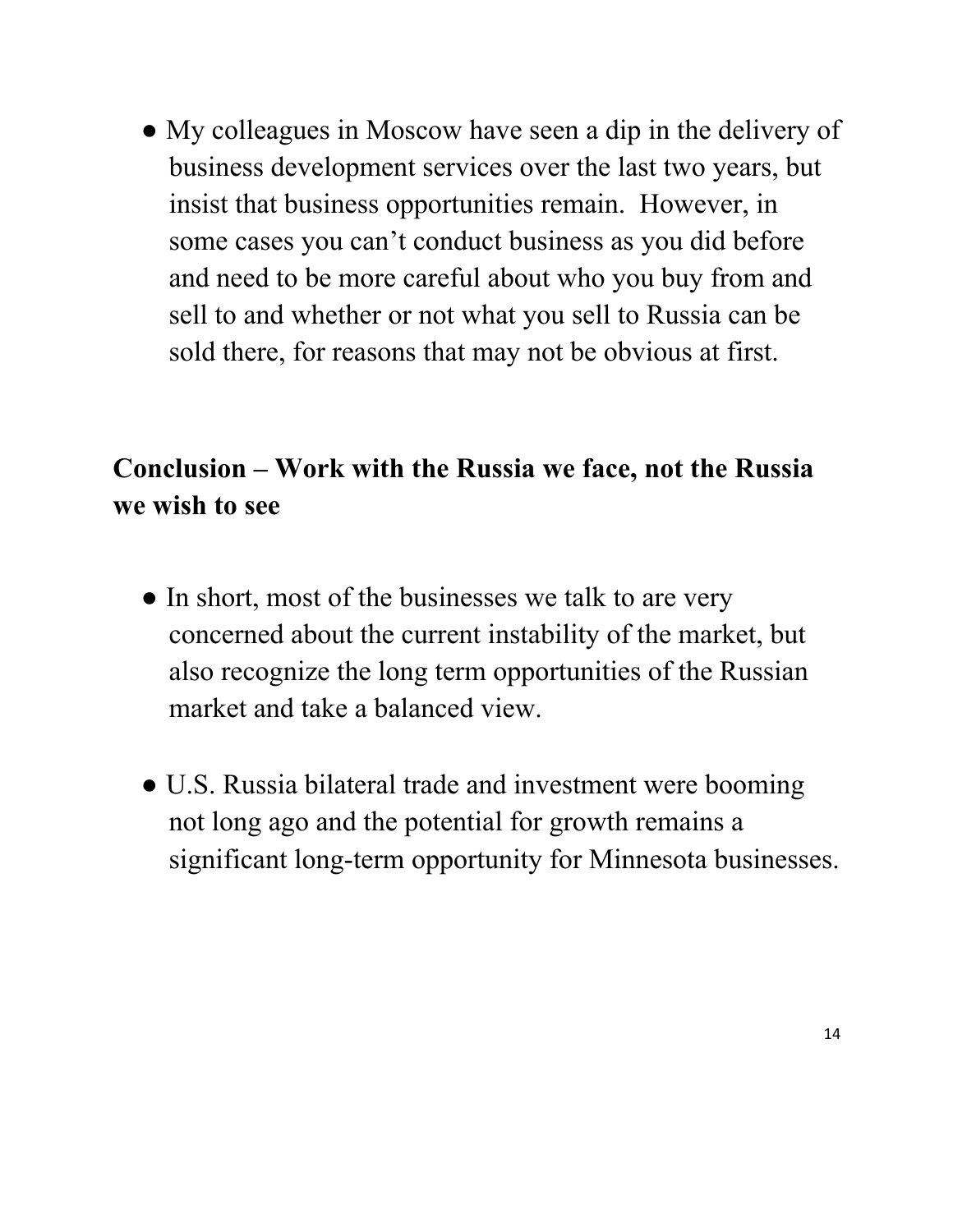- We can and still do hope for a Russia that is secure, prosperous, integrated, and on a track to provide a better future for its citizens. Meanwhile, we have to face the challenge of the Russia that exists, not the Russia we wish to see.
- In the meantime, we continue to keep lines of communication open with the Russian government, develop relationships with non-sanctioned Russian companies interested in doing business with U.S. companies and work with U.S. businesses with a competitive advantage in the Russia market.
- My goal today, was not to advise you to do business in Russia. And it wasn't necessarily to tell you to stay away (unless you're in a sanctioned area of business).
- My goal, as it would be for any market, was to make sure you have most realistic and up-to-date information and perspective from which to make your own decisions, and a handle on sources from which to get more information.
- Thank you for the opportunity to speak with you today. I look forward to meeting many of you over the next two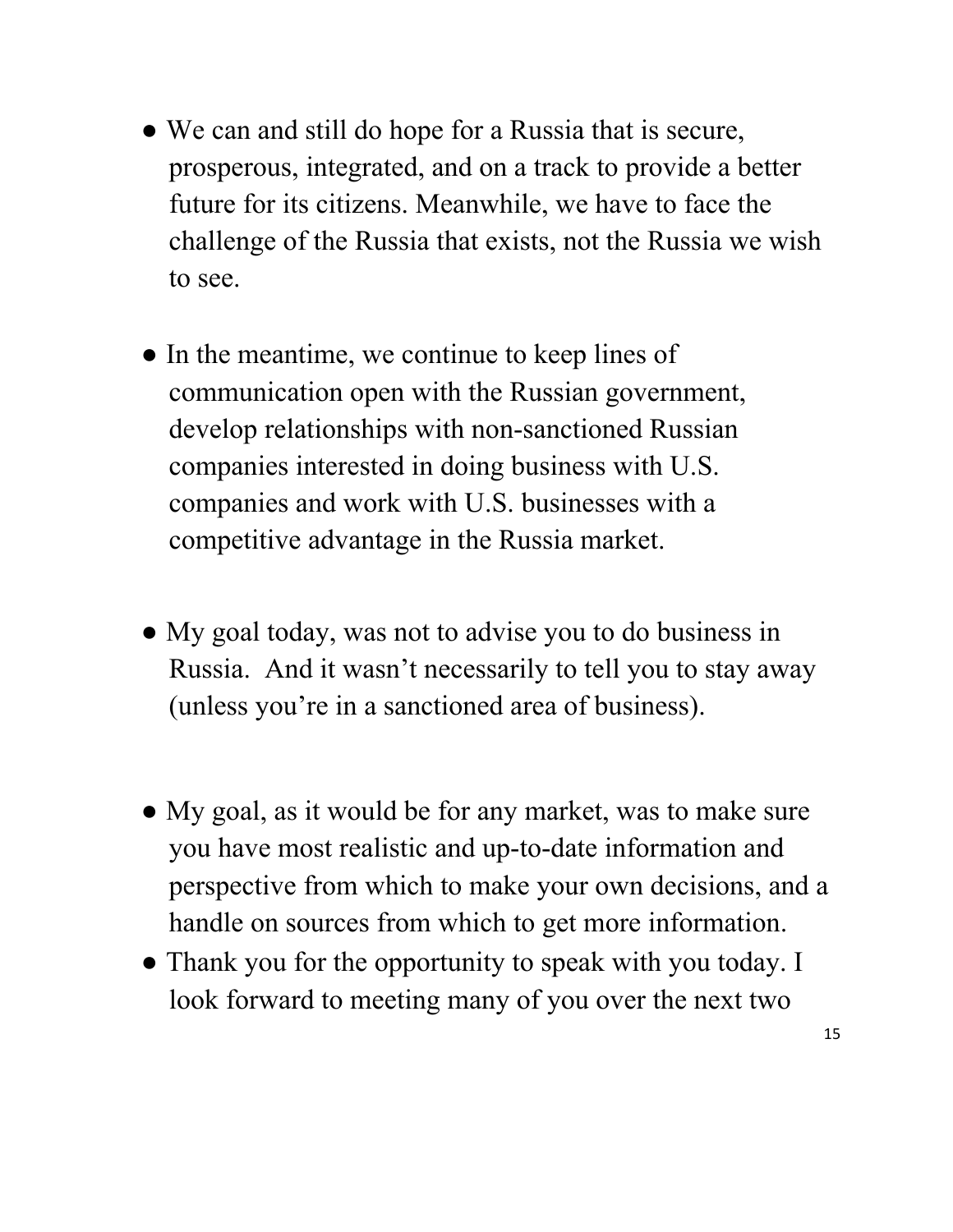days, and I hope I can continue to provide you with helpful and honest information.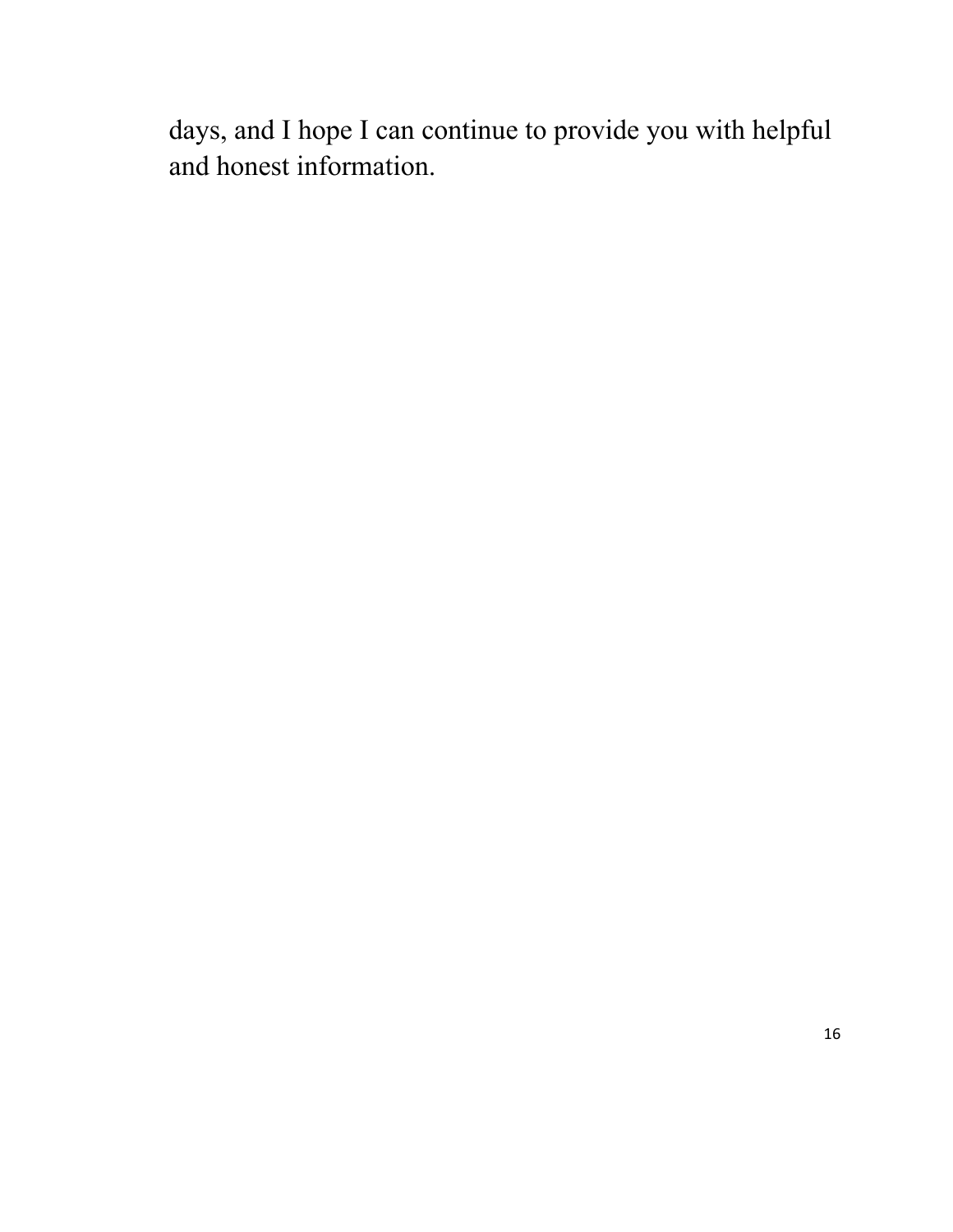Back up points:

- However, as I outlined earlier, there are many opportunities for increased trade and investment that could benefit both our countries in the future in many sectors. The energy, aerospace, automotive, and agricultural machinery sectors have potential for significant growth.
- As for Ukraine, the U.S. government believes an economically prosperous Ukraine, that can pay its bills and serve as a reliable supplier as well as customer, will stand to benefit Russia greatly.
- What lack of business reforms?
	- o suspended privatizations
	- o little deregulation,

o poor or non-existent implementation of anticorruption measures.

- It is also good to see my colleagues from the Trade Representative office. I recently had the pleasure of meeting Mr. Stadnik in our offices in Washington D.C. but it's nice to get away from Washington on occasion!
- I am relatively new to the Russia portfolio. In fact, I just returned from a two-year tour in Bulgaria as the Senior Commercial Officer at the U.S. Embassy and am currently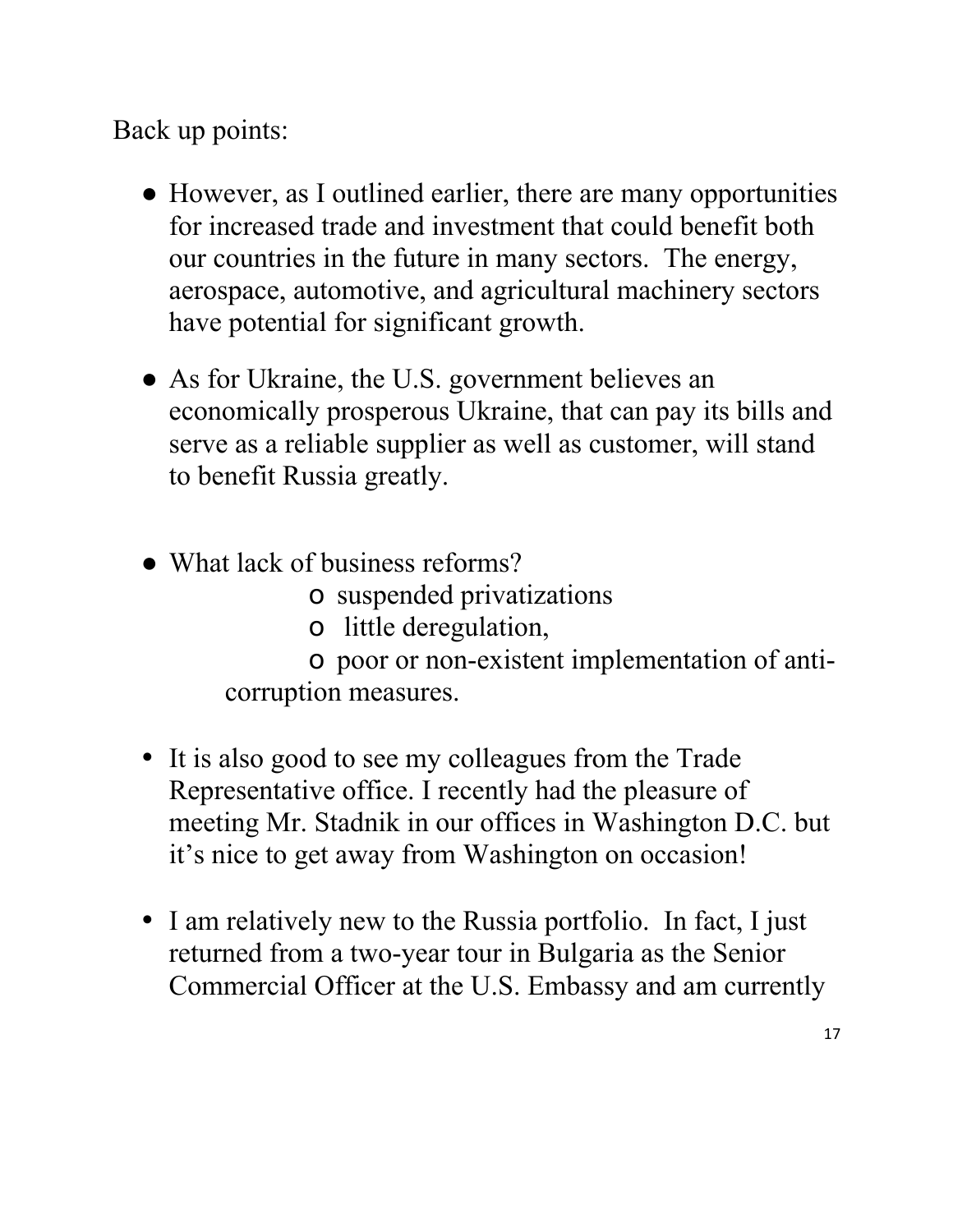working in the Office of Russia, Ukraine, and Eurasia. However, I will have to get up to speed quickly, because next summer I head to our Embassy in Moscow to start a three-year tour as the Deputy Senior Commercial Officer.

- I am really excited about working on our Russia bilateral commercial agenda. It is a huge opportunity for me to be working on Russia because of the historic nature of the bilateral relationship, the complex and complicated nature of our engagement, and Russia's significant potential in the world market place for U.S. companies.
- Did you know that bilateral trade between the U.S. and Russia quadrupled from 2000 to 2012? I will start, however, by tell you a little more about the office I work in at Commerce to give you a sense of where I am coming from. Then briefly discuss the state of our bilateral commercial cooperation, past, present and future. Finally, I will address the current state of the Russian economy and sanctions, with some key information about who to contact for more information and how I can assist you.
- Our office at Commerce assists companies with commercial issues in Russia and helps support our team in Moscow conducting business development and advocacy. In a moment, I will give you a better sense of how our office fits into U.S. government bureaucracy.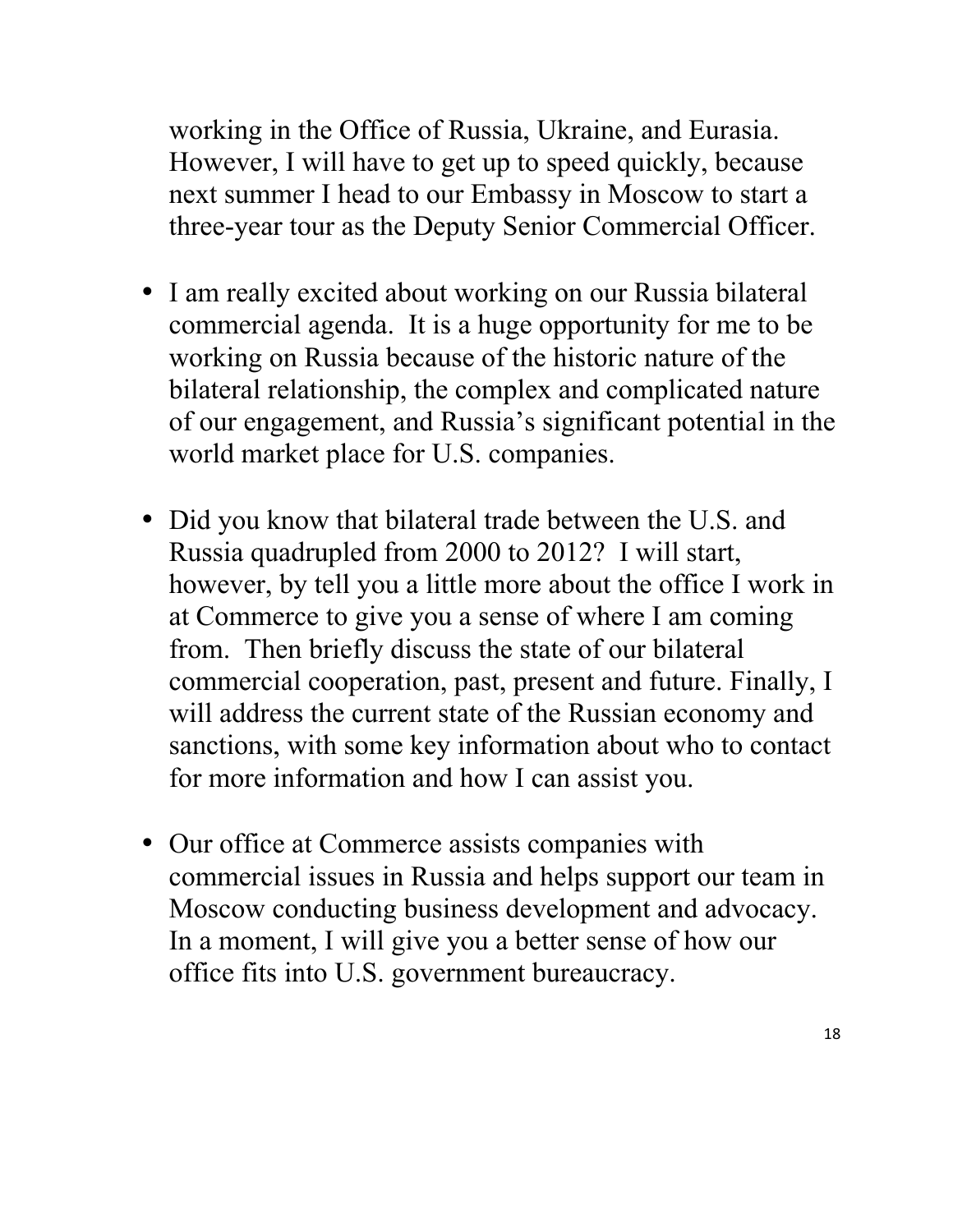- We are all here today because of a mutual interest in international trade in Russia. I want to know about the problems you have experienced or are experiencing to see if what we can potentially do to assist you.
- As Trade Representative Stadnik may also tell you, some of our most important work happens on a case by case basis; working with you to solve your problems in a specific market. Actually, working in this way often gives us more satisfaction than indirect and less personal problem solving tactics. There are many resources available in the U.S. federal government that are not well known.
- Part of my job is to help you get the information you need to help you grow your business overseas, create jobs here in the U.S., and succeed long-term. This is a core part of the U.S. government's mission worldwide, including in Russia.
- We are trying to ensure that the things we are doing to deter Russia don't end up harming U.S. economic interests more than the Russians. We also want to make sure the U.S. has allies, so our companies aren't uniquely exposed to loss of market share.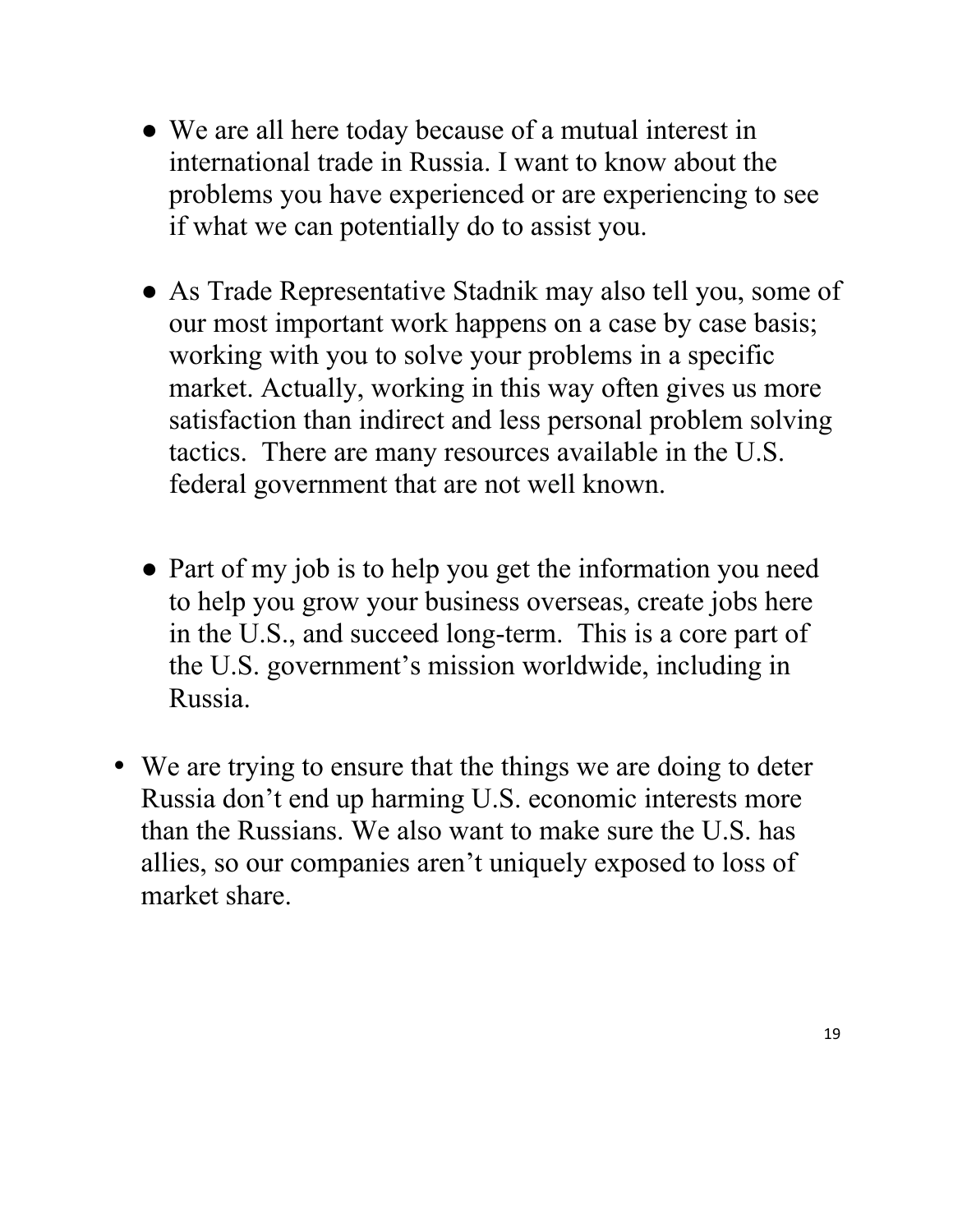- In addition, we are doing what we can to assist Ukraine and promote reforms that will help improve what has become a very difficult business environment in that country.
- Hopefully now you have a better understanding of who the people at Global Markets are and how we aim to assist you. Russia is a huge market, and one we want to continue to trade in, however, the Russian government's recent actions are making that difficult.
- (suspended privatizations, little deregulation, and poor or nonexistent implementation of anti-corruption measures),
	- The Russian government's own policies, such as its imposition of "counter-sanctions" and its efforts to enhance import substitution may have further contributed to the deterioration of the U.S.-Russia trade relationship. For example, U.S. agricultural exports to Russia declined 28 percent in 2014 compared to 2013. The picture in 2015 is even more dramatic so far, with U.S. agricultural exports to Russia having declined over 68%, compared to the same period in 2014.